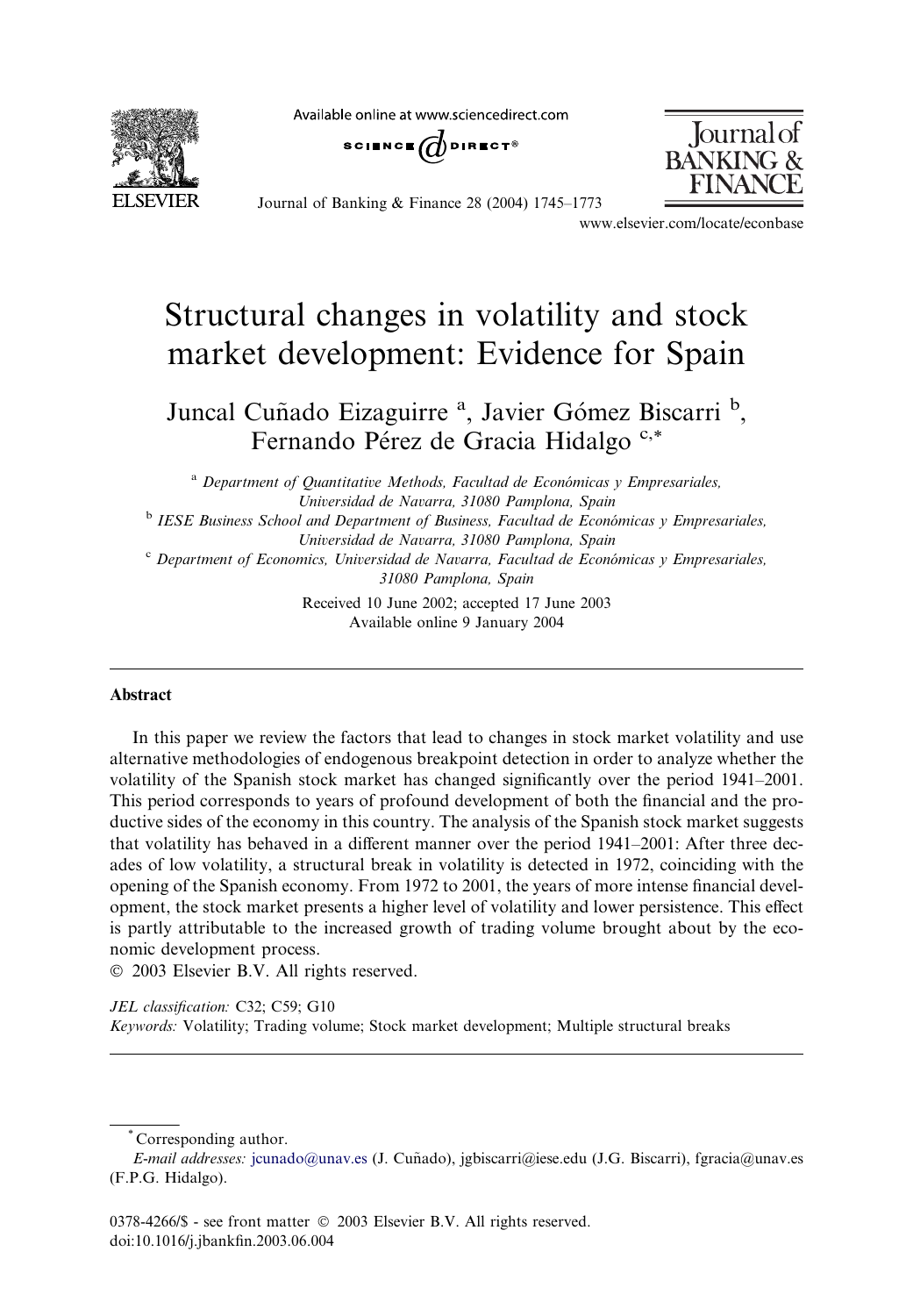## 1. Introduction

Financial markets and institutions play a key role in the economy by channeling funds from savers to investors. Volatility in the prices of financial assets becomes a normal part of the process of allocating investable funds among competing uses. However, excessive or extreme volatility of interest rates, exchange rates or stock prices may be detrimental because such volatility may impair the smooth functioning of the financial system and adversely affect economic performance.<sup>1</sup>

Stock market volatility, in particular, could harm the economy through a number of channels.  $2^{\circ}$  One way that stock price volatility hinders economic performance is through consumer spending (e.g., Campbell, 1996; Starr-McCluer, 1998; Ludvigson and Steindel, 1999; Poterba, 2000). This relates to the wealth effect of the stock market in consumption that became especially worrisome after the drop in stock prices in the first semester of 2000. In addition, the likely subsequent weakening in consumer confidence could contribute to a further reduction in expenditure. Stock price volatility may also affect business investment spending (Zuliu, 1995) and, consequently, economic growth (Levine and Zervos, 1996; Arestis et al., 2001): Investors interpret a raise in stock market volatility as an increase in the risk of equity investment and they shift their funds to less risky assets. This reaction raises the cost of funds for firms and new firms might bear the brunt of this effect as investors gravitate toward the purchase of stock in larger, better known firms. Finally, extremely high volatility could also disrupt the smooth functioning of the financial system and lead to structural or regulatory changes that may be necessary to increase the resiliency of the market in the face of greater volatility.

In this paper we analyze whether the volatility of the Spanish stock market has changed significantly over the period 1941–2001. The choice of this country makes the analysis especially relevant. Our data start in 1941, when Spain was a closed economy with an incipient and underdeveloped stock market. By the end of the sample, in 2001, Spain could be counted among the most developed economies of the world, its capital markets were fully liberalized and it had qualified to become a founding member of the European Monetary Union. Our sample, therefore, covers the years of development of the stock market and of economic and financial opening and integration of the country. The analysis of the possible impact of these events in the behavior of the stock market becomes relevant for our understanding of the functioning of financial markets and for those countries that are now undergoing similar processes, such as the transition countries in Europe.

Our objective is to ascertain when significant changes in the structure of Spanish stock market volatility have occurred and to place those changes in the context of the

<sup>1</sup> Becketti and Sellon (1989) analyze the economic impact of financial market volatility. Walsh (1984) or Ferderer (1993) analyze similar issues for interest rate volatility while Goldberg (1993), Glick (1998), Campa and Goldberg (1999) and, more recently, Baum et al. (2001) focus on exchange rate volatility. <sup>2</sup> Campbell et al. (2001) and Schwert (2002) are among the most recent papers focused on the behavior

and evolution of volatility in the stock market.